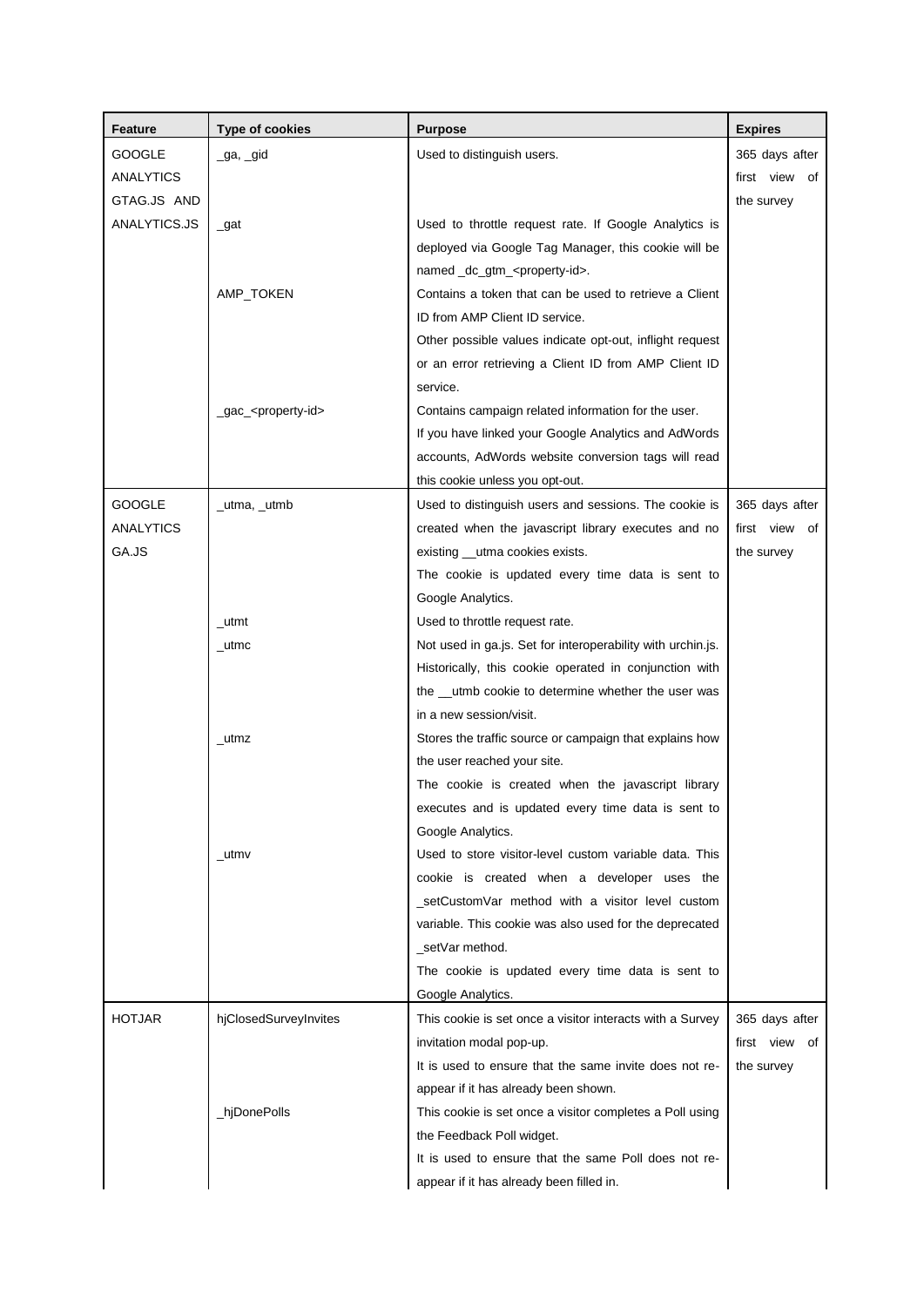|                                          | hjMinimizedPolls                                                                                                      | This cookie is set once a visitor minimizes a Feedback<br>Poll widget.                                                                                                                                                                                                                                                                                                                                                                         |                                               |
|------------------------------------------|-----------------------------------------------------------------------------------------------------------------------|------------------------------------------------------------------------------------------------------------------------------------------------------------------------------------------------------------------------------------------------------------------------------------------------------------------------------------------------------------------------------------------------------------------------------------------------|-----------------------------------------------|
|                                          | _hjDoneTestersWidgets                                                                                                 | It is used to ensure that the widget stays minimized<br>when the visitor navigates through your site.<br>This cookie is set once a visitor submits their<br>information in the Recruit User Testers widget.                                                                                                                                                                                                                                    |                                               |
|                                          | _hjMinimizedTestersWidgets                                                                                            | It is used to ensure that the same form does not re-<br>appear if it has already been filled in.<br>This cookie is set once a visitor minimizes a Recruit<br>User Testers widget.                                                                                                                                                                                                                                                              |                                               |
|                                          | _hjDoneSurveys                                                                                                        | It is used to ensure that the widget stays minimized<br>when the visitor navigates through your site.<br>This cookie is set once a visitor completes a survey.<br>It is used to only load the survey content if the visitor                                                                                                                                                                                                                    |                                               |
|                                          | _hjIncludedInSample                                                                                                   | hasn't completed the survey yet.<br>This session cookie is set to let Hotjar know whether<br>that visitor is included in the sample which is used to                                                                                                                                                                                                                                                                                           |                                               |
|                                          | _hjShownFeedbackMessage                                                                                               | generate Heatmaps, Funnels, Recordings, etc.<br>This cookie is set when a visitor minimizes or<br>completes Incoming Feedback.<br>This is done so that the Incoming Feedback will load                                                                                                                                                                                                                                                         |                                               |
|                                          |                                                                                                                       | as minimized immediately if they navigate to another<br>page where it is set to show.                                                                                                                                                                                                                                                                                                                                                          |                                               |
| <b>ASP SYSTEM</b>                        | ASPSESSIONIDASDQRTAD                                                                                                  |                                                                                                                                                                                                                                                                                                                                                                                                                                                | 365 days after<br>first view of<br>the survey |
| <b>CUSTOM</b><br>TWITTER<br><b>FEEDS</b> | tfw_exp                                                                                                               | We use cookies to determine whether a user is logged<br>into their social media account.<br>This cookie does not store or transfer personal data of<br>any kind. When you use the Reply, Share, or Like<br>icons under a Tweet then a popup box is launched<br>which redirects you to Twitter.com. Twitter then sets<br>some cookies in your browser related to interacting<br>with the Tweet that you are replying to, sharing, or<br>liking. | 365 days after<br>first view of<br>the survey |
| <b>WORDPRESS</b>                         | comment_author_{HASH},<br>comment_author_email_{HASH},<br>comment_author_url_{HASH}<br>wp-settings, wp-settings-time- | Only sites with commenting enabled<br>Set when visitors comment on our blog so that the<br>visitor won't need to re-type all their information again<br>when they want to leave another comment.<br>Used to customize the view of admin interface/main<br>site interface for logged in users.                                                                                                                                                  | 365 days after<br>first view of<br>the survey |
| YOUTUBE                                  | VISITOR_INFO1_LIVE, YSC,<br>LOGIN_INFO, APISID,<br>CONSENT, HSID, SAPISID,<br>SID, SSID, PREF                         | Set by YouTube to track usage of its service.                                                                                                                                                                                                                                                                                                                                                                                                  | 365 days after<br>first view of<br>the survey |